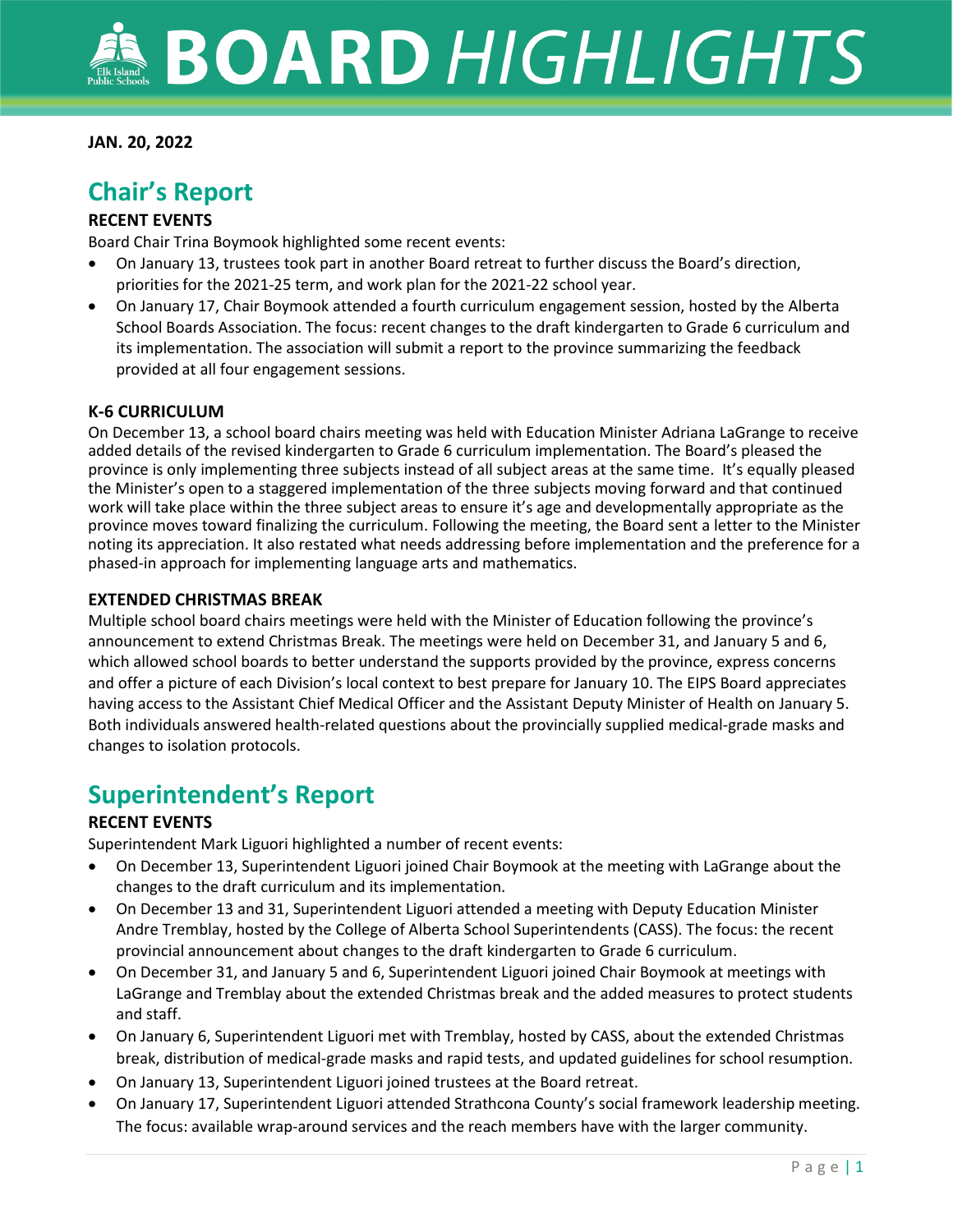**BOARD HIGHLIGHTS** 

## **Association and Local Report**

#### **ATA LOCAL REPORT**

The Board received for information the Alberta Teachers' Association (ATA) Local No. 28 report from President Deneen Zielke:

- School boards provincewide are experiencing serious teacher shortages and student absences related to illness. While teachers are doing their best, time will tell the impact of the fifth wave of COVID-19 and Omicron variant.
- The Local's Diversity, Equity and Human Rights Committee, which promotes diversity, equity and human rights in schools, launched a new interactive inclusion training kit to support teachers in Indigenous and intercultural education, sexual orientation, and gender identity and equity.

## **Business Arising from Previous Meeting**

#### **NOTICE OF MOTION: ELECTORAL WARD 1**

The Board defeated the following notice of motion: "... that the Board of Trustees undertake an internal review or study of dividing the area of Sherwood Park, Ward 1, into three election zones or areas."

## **New Business**

#### **POLICY AMENDMENTS**

The Board approved the following Policy amendments:

- [Board Policy 4: Trustee Code of Conduct](https://www.eips.ca/about-us/board-policies/514) the changes strengthen the policy's clarity, language and readability. Edits were also made to the ["Trustee Code of Conduct Sanctions,](https://www.eips.ca/about-us/board-policies/532)" for the same reasons.
- [Board Policy 7: Board Operations](https://www.eips.ca/about-us/board-policies/517) the change relates to how many virtual Board meetings a trustee can attend annually—previously trustees could attend three meetings virtually. But, because of the pandemic and high transmissibility of the Omicron variant, that limit is suspended.
- [Board Policy 24: Personal Communication Devices](https://www.eips.ca/about-us/board-policies/1657) the changes strengthen the policy's clarity, language and readability.

#### **DIVISION CALENDAR: 2022-23**

The Board approved the Division calendar for the 2022-23 school year. Highlights include:

- first day of school Aug. 30, 2022
- November break November 7-11
- Christmas break December 21 to January 3
- second semester starts January 31
- Teachers' Convention February 9-10
- spring break March 24-31
- last day of classes June 27, 2023.

To see the full calendar visit *[eips.ca](https://www.eips.ca/about-us/documents#category/4721)*.

#### **BUDGET REALLOCATION: 2021-22**

The Board approved a budget reallocation because of an unanticipated surplus of \$1.5 million. The Division will use the funds for the remainder of the 2021-22 school year to:

- hire two family school liaison workers, a consultant for the Specialized System programs and two occupational therapists;
- assist with implementing the new curriculum;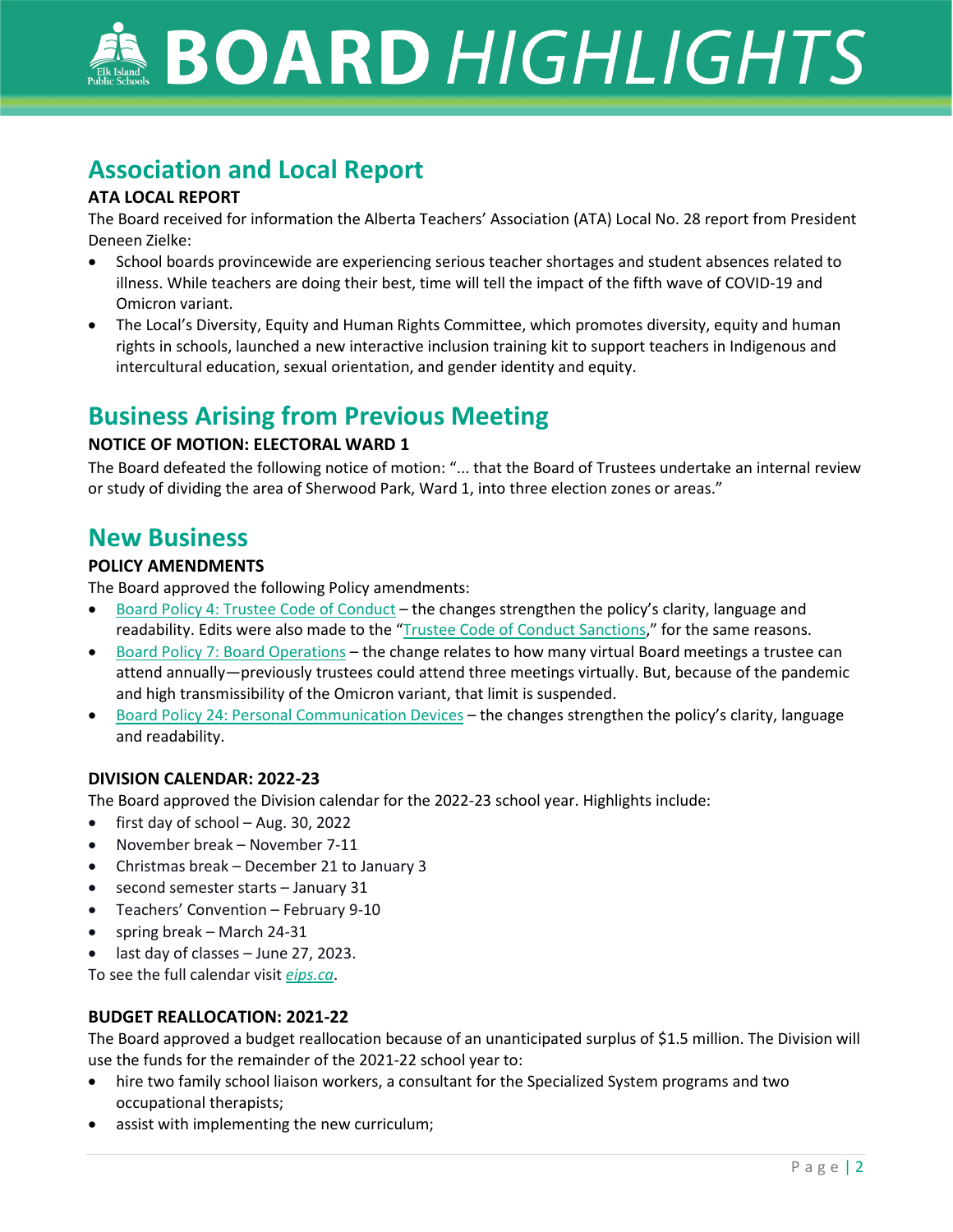# **BOARD HIGHLIGHTS**

- support French Immersion and French-language programming;
- support the development of senior high common exams;
- develop a Division communication platform for staff and families and related dashboards;
- purchase Enterprise Level Division Form Solution software;
- create a report card in PowerTeacher Pro; and
- replace more than 1,500 Chromebook reaching end of life.

For more information on how EIPS plans to use the funds see pg. 47, ["Budget Reallocation](https://www.eips.ca/download/378616) for 2021-22."

#### **RESERVE REQUESTS: 2021-22**

The Board agreed to request approval from Alberta Education to access \$1.4 million in operating reserves. Once approved, EIPS will use the reserves to:

- fund additional illnesses and Board-approved COVID-19 costs that arise between now and school year-end;
- complete facility condition assessments in all schools;
- install emergency strobe lighting in career and technology studies area to enhance safety;
- hire a support analyst; and
- replace the fire alarm panels at EIPS Central Services.

The Board also approved using capital reserves (\$292,385) to allow for office renovations and server upgrades.

#### **SCHOOL FEE PARAMETERS: 2022-23**

The Board approved the school fee parameters for the 2022-23 school year. The parameters are based on the guidelines laid out within the *Education Act* and the Board's mandate for affordable school fees. Highlights of the 2022-23 school fee parameters include:

*Optional courses fees –* can increase by five per cent, at a cost-recovery rate—and up to seven per cent for food courses.

*Noon supervision fees –* can increase by five per cent, at a cost-recovery rate.

*Activity fees –* can increase by five per cent or more, at a cost-recovery rate.

*Extracurricular fees* – can increase by five per cent or more, if at a cost-recovery rate.

*Non‐curricular travel fees* – can increase by five per cent or more, at a cost-recovery rate.

*Non‐curricular goods and services fees* – can increase up to five per cent, at a cost-recovery rate.

## **Committee Report**

#### **POLICY COMMITTEE**

The Board received for information a report from the two Policy Committee meetings held on December 16 and January 11. The committee reviewed several policies, including four that will come forward for amendments at the Caucus meeting in February.

## **Report for Information**

#### **SCHOOL STATUS REPORT: 2020-21**

The Board received for information the School Status Report for the 2020-21 school year. The report identifies enrolment numbers, school utilization rates and per-student costs within the Division. The data is presented by geographic sectors and on a four-year comparative basis to ensure analysis is based on long-term trends and not isolated incidences (see pg. 66, ["School Status Report for 2020-21"](https://www.eips.ca/download/378616)). Highlights from the report:

- The average cost per EIPS student is \$6,966, which is up from the previous year by \$41.
- EIPS currently has 22 schools operating above the \$6,966 average.
- The Division's utilization rate for 2020-21 decreased to 72 per cent—down by three per cent from the previous year.